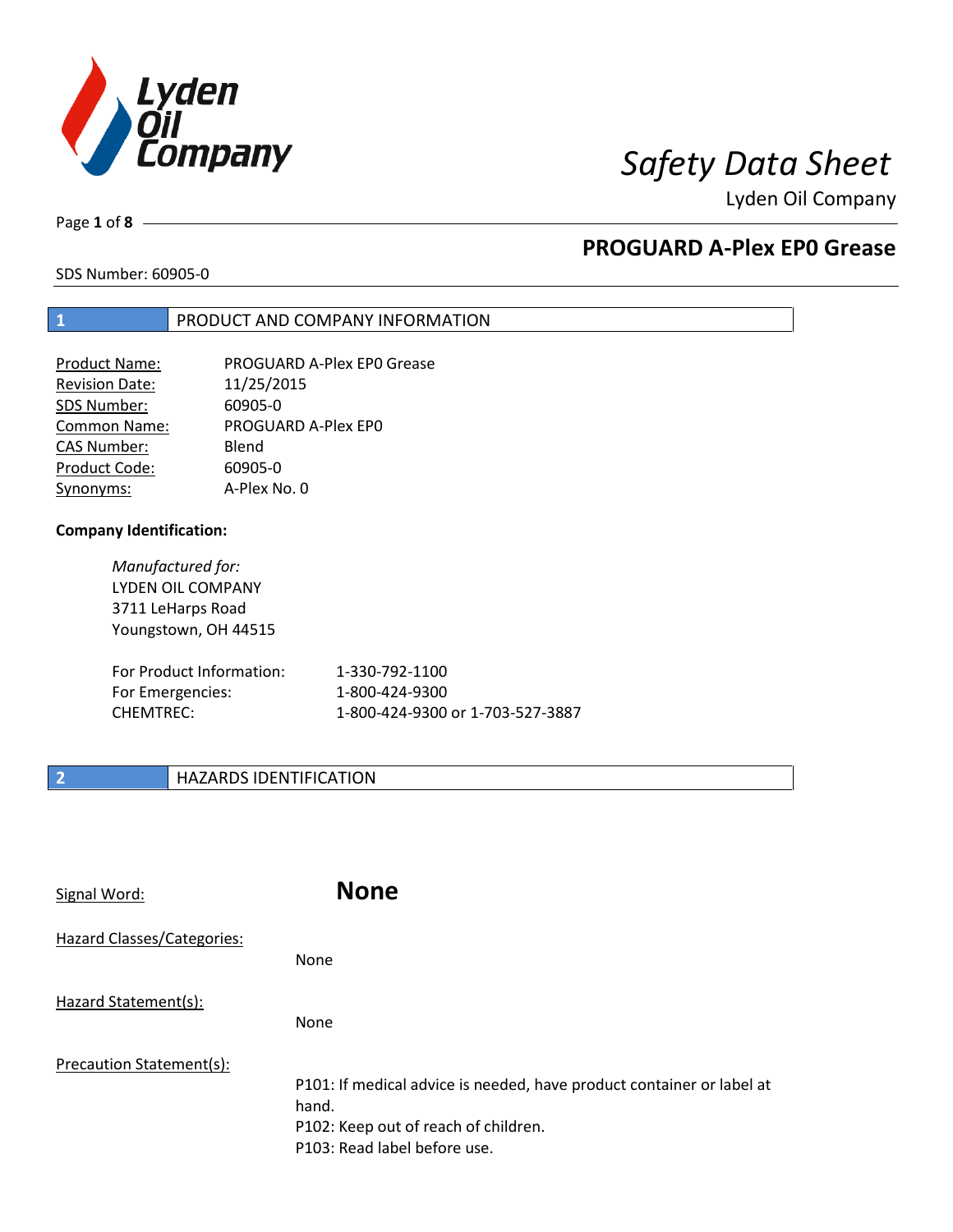

Page **2** of **8**

# **PROGUARD A-Plex EP0 Grease**

SDS Number: 60905-0

Other Hazard Statement(s):

-NFPA Ratings:  $Health = 1$  $Fire = 1$ Reactivity  $= 0$ 

# **3** COMPOSITION / INFORMATION ON INGREDIENTS

Ingredients:

*Mixture of the substances listed below with nonhazardous additions.*

| <b>Chemical Name</b>                                      | <b>CAS Number</b> | Percentage  |
|-----------------------------------------------------------|-------------------|-------------|
| Distillates (petroleum), solvent-dewaxed heavy paraffinic | 64742-65-0        | 50-100      |
| <b>Asphaltic Resin</b>                                    | 8052-42-4         | 25-50       |
| Alkenes, Polymerized, Chlorinated                         | 68410-99-1        | $2.5 - 10$  |
| Antimony dialkyldithiocarbamate                           | 15890-25-2        | $0.1 - 2.5$ |
| Antimony 0,0-dipropylphosphorodithioate                   | 15874-48-3        | $0.1 - 2.5$ |

*\*Any concentration shown as a range is to protect confidentiality or is due to batch variation.*

| <b>FIRST AID MEASURES</b> |
|---------------------------|
|                           |

### Description of First Aid Measures:

| Inhalation:   | Remove person to fresh air and keep comfortable breathing. Call a<br>POISON CENTER and consult medical attention if you feel unwell.                                         |
|---------------|------------------------------------------------------------------------------------------------------------------------------------------------------------------------------|
| Skin Contact: |                                                                                                                                                                              |
|               | Wash with plenty of water, if skin irritation occurs: get medical<br>attention. Remove contaminated clothing and wash before reuse.                                          |
| Eye Contact:  |                                                                                                                                                                              |
|               | Rinse cautiously with water for several minutes. Remove contact<br>lenses if present and easy to do. Continue rinsing. If eye irritation<br>persists, get medical attention. |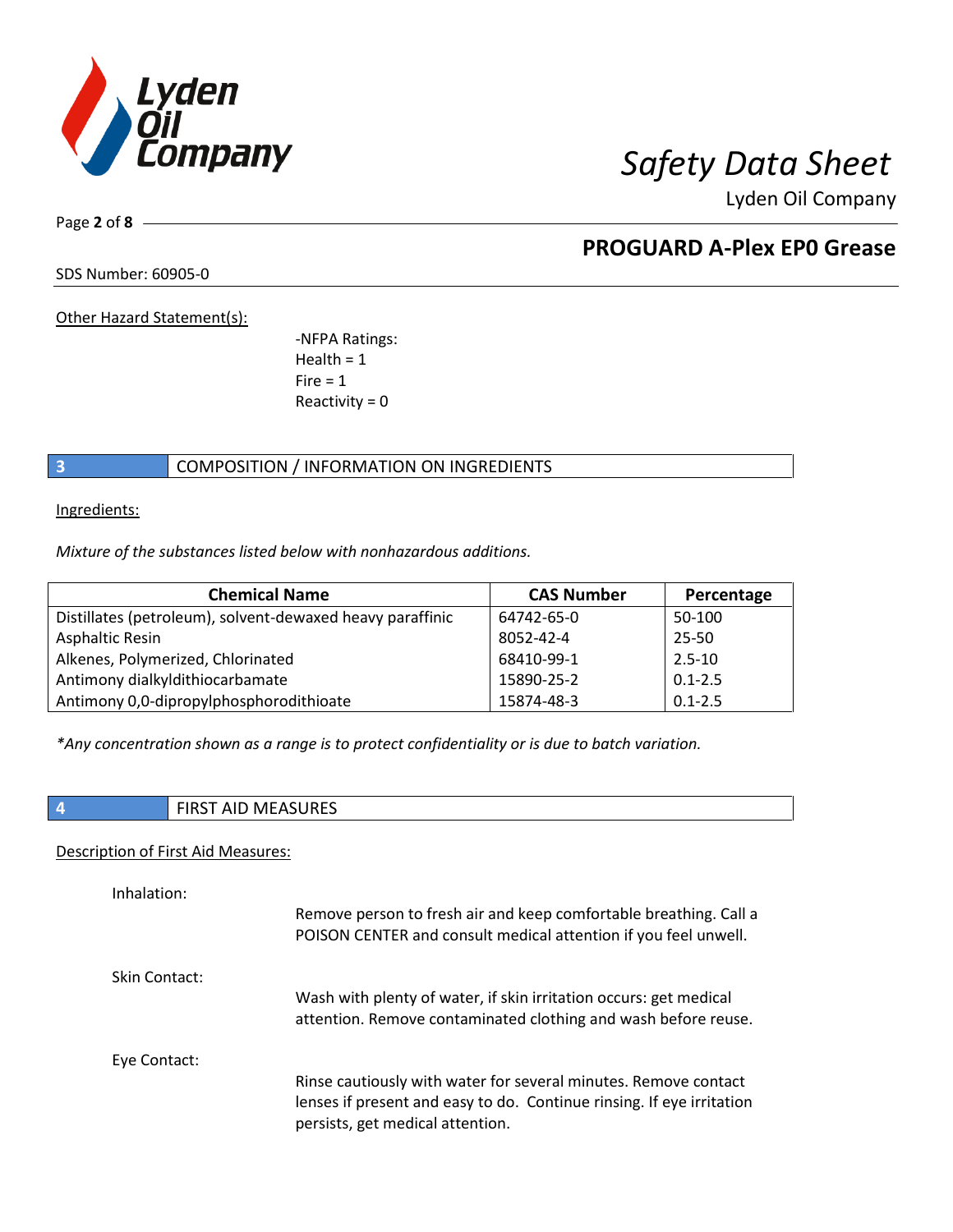

| Page $3$ of $8$ -                             |                                                                                                                                                                                                   |
|-----------------------------------------------|---------------------------------------------------------------------------------------------------------------------------------------------------------------------------------------------------|
| SDS Number: 60905-0                           | <b>PROGUARD A-Plex EPO Grease</b>                                                                                                                                                                 |
| Ingestion:<br>attention.                      | Rinse mouth with water. If symptoms develop, obtain medical                                                                                                                                       |
| Symptoms and Effects, both acute and delayed: | No further relevent data available.                                                                                                                                                               |
| <b>Recommended Actions:</b>                   | Treat symptomatically. Call a doctor or poison<br>control center for guidance.                                                                                                                    |
| 5<br>FIRE FIGHTING MEASURES                   |                                                                                                                                                                                                   |
| Recommended Fire-Extinguishing Equipment:     | Use fire-fighting measures and equipment suitable<br>for the environment.                                                                                                                         |
| Possible Hazards During a Fire:               | Hazardous combustion products may include: A<br>complex mixture of airborne solid and liquid<br>particulates and gases (smoke). Carbon monoxide.<br>Unidentified organic and inorganic compounds. |
| Recommendations to Firefighters:              | No special measures required.                                                                                                                                                                     |
| 6<br><b>ACCIDENTAL RELEASE MEASURES</b>       |                                                                                                                                                                                                   |
| <b>Personal Precautions:</b>                  | Avoid contact with skin and eyes.                                                                                                                                                                 |
| <b>Emergency Procedures:</b>                  | Contain spilled material, collect in suitable and<br>properly labeled containers.                                                                                                                 |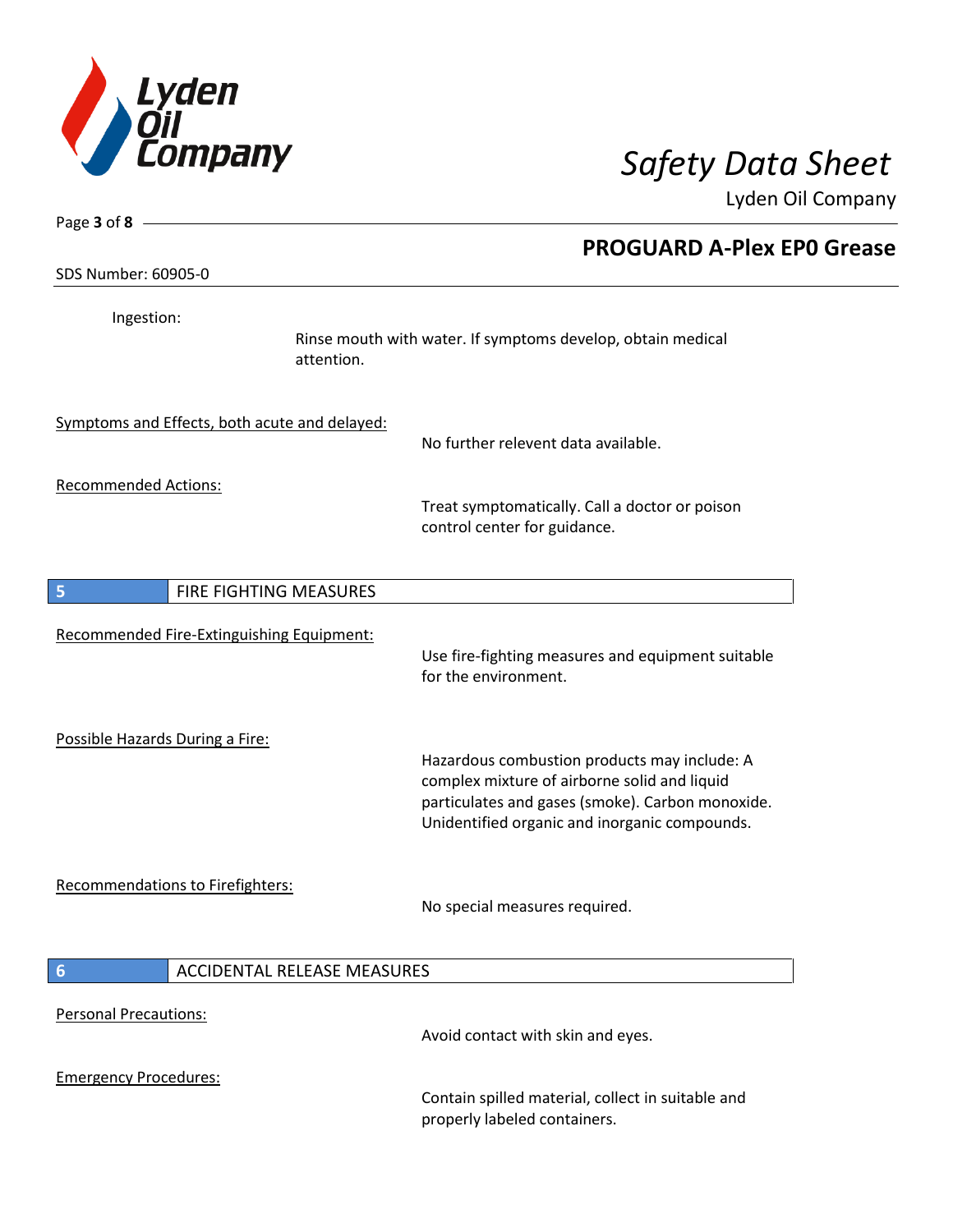

|                                                             | <b>PROGUARD A-Plex EPO Grease</b>                        |
|-------------------------------------------------------------|----------------------------------------------------------|
| SDS Number: 60905-0                                         |                                                          |
|                                                             |                                                          |
| <b>Environmental Precautions:</b>                           |                                                          |
|                                                             | Do not allow to reach sewage system or any water         |
|                                                             | course.                                                  |
|                                                             | Inform respective authorities in case of seepage         |
|                                                             | into water course or sewage system.                      |
|                                                             | Do not allow to enter ground waters.                     |
| <b>Cleanup Procedures:</b>                                  |                                                          |
|                                                             | Absorb with liquid-binding material (sand,               |
|                                                             | diatomite, acid binders, universal binders, sawdust).    |
|                                                             | Ensure adequate ventilation.                             |
|                                                             |                                                          |
| <b>HANDLING AND STORAGE</b><br>7                            |                                                          |
|                                                             |                                                          |
| <b>Handling Precautions:</b>                                |                                                          |
|                                                             | Avoid prolonged or repeated contact with skin.           |
|                                                             | Avoid inhaling vapour and/or mists. When handling        |
|                                                             | product in drums, safety footwear should be worn         |
|                                                             | and proper handling equipment should be used. Do         |
|                                                             | not cut, weld, drill, grind, braze, or solder container. |
|                                                             | Keep away from sources of ignition.                      |
|                                                             |                                                          |
| <b>Storage Requirements:</b>                                |                                                          |
|                                                             | Keep container tightly closed and in a cool, well-       |
|                                                             | ventilated area. Keep away from sources of ignition.     |
|                                                             | Store locked up.                                         |
|                                                             |                                                          |
| $\boldsymbol{8}$<br>EXPOSURE CONTROLS / PERSONAL PROTECTION |                                                          |
|                                                             |                                                          |
|                                                             |                                                          |
| <b>Exposure Limits:</b>                                     |                                                          |

-64742-65-0 Distillates (petroleum), solvent-dewaxed heavy paraffinic (50-100%):

ACGIH TLV – Long-term value:  $5mg/m<sup>3</sup>$ OSHA PEL - Long-term value: 5mg/m<sup>3</sup>

-Asphaltic Resin (25-50%):

PEL - Long-term value: 5mg/m<sup>3</sup>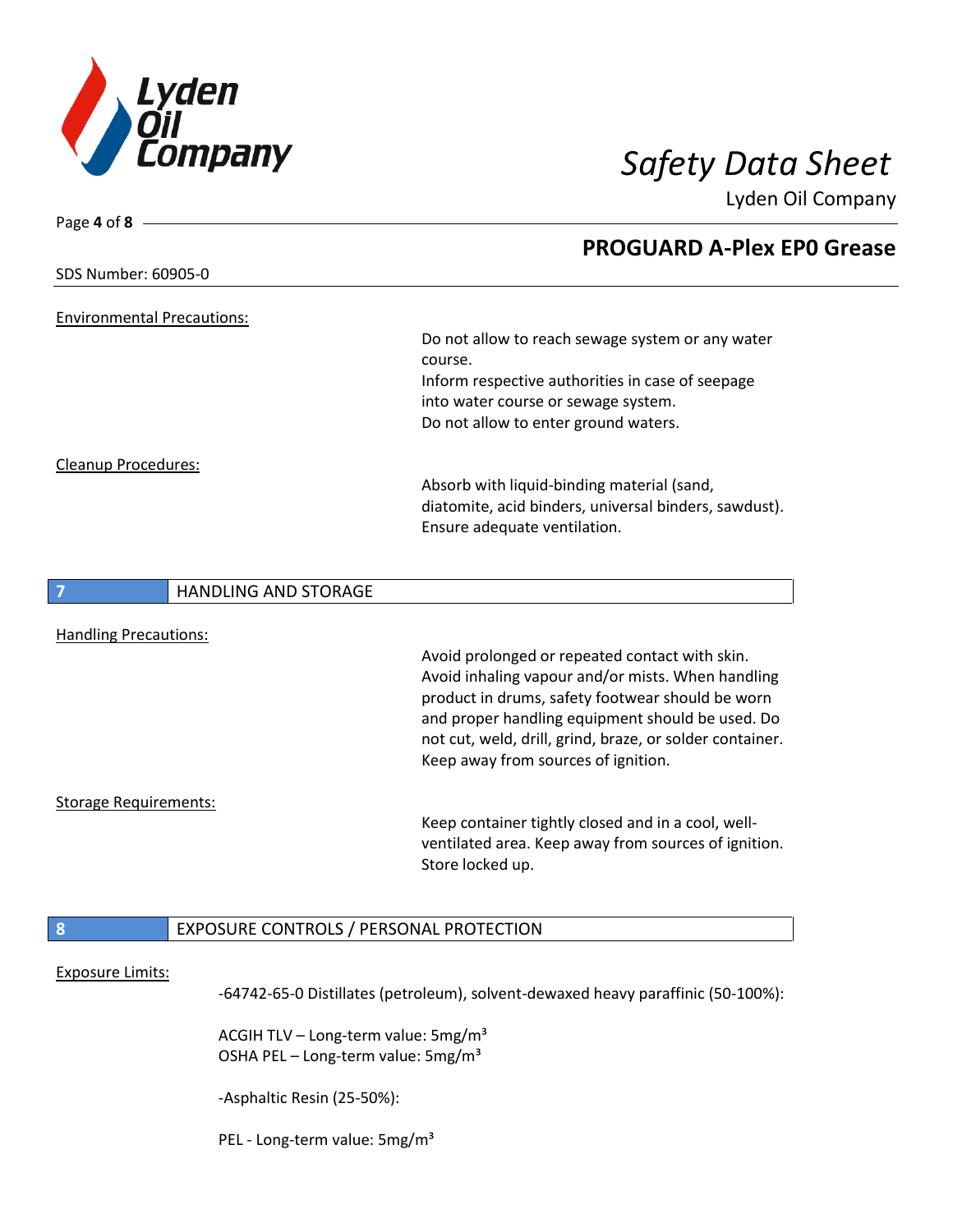

### SDS Number: 60905-0

Page **5** of **8**

**PROGUARD A-Plex EP0 Grease**

REL – Short-term value: 10mg/m³ Long-term value: 5mg/m<sup>3</sup> Ceiling limit value: 5mg/m<sup>3</sup> (15 minutes) TLV – Short-term value:  $10mg/m^3$ Long-term value: 5mg/m<sup>3</sup> BEI – Medium: urine, Time: end of shift at end or workweek, Parameter: 1- Hydroxyprene with hydrolysis (nonquantitative)

### Engineering Controls:

All ventilation should be designed in accordance with OSHA standard (29 CFR 1910.94).

### Personal Protective Equipment:

In case of brief exposure or low pollution use respiratory filter device. In case of intensive or longer exposure use respiratory protective device that is independent of circulating air. Use safety glasses and gloves.

# **9** PHYSICAL AND CHEMICAL PROPERTIES

| Color:                        | <b>Black</b>            |
|-------------------------------|-------------------------|
| <b>Physical State:</b>        | Semi-solid              |
| Odor:                         | Petroleum-like          |
| Odor Threshold:               | Data not available      |
| pH:                           | Data not available      |
| Melting Point:                | Data not available      |
| <b>Boiling Point:</b>         | 427° C / 801° F         |
| <b>Boiling Range:</b>         | Data not available      |
| Flash Point:                  | 255° C / 491° F         |
| <b>Evaporation Rate:</b>      | Data not available      |
| Flammability:                 | Data not available      |
| Flammability Limits:          | Data not available      |
| Vapor Pressure:               | Data not available      |
| Vapor Density:                | Data not available      |
| <b>Relative Density:</b>      | 7.671 pounds per gallon |
| Solubilities:                 | Insoluble in water      |
| <b>Partition Coefficient:</b> | Data not available      |
| Auto-Ignition Temperature:    | Data not available      |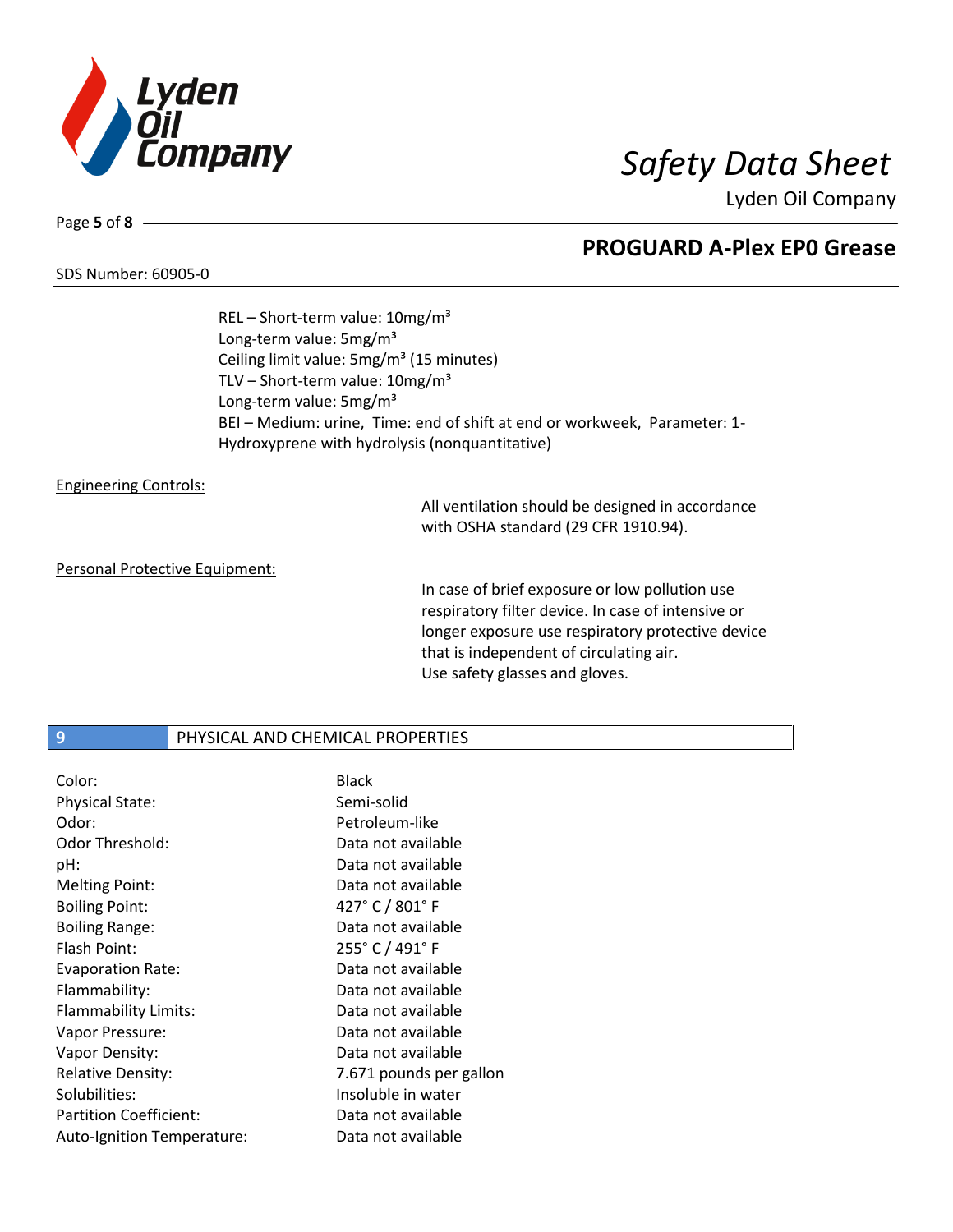

Page **6** of **8**

Lyden Oil Company

| SDS Number: 60905-0                      |                                 | <b>PROGUARD A-Plex EPO Grease</b>                             |  |
|------------------------------------------|---------------------------------|---------------------------------------------------------------|--|
| Decomposition Temperature:<br>Viscosity: |                                 | Data not available<br>Data not available                      |  |
| 10                                       | <b>STABILITY AND REACTIVITY</b> |                                                               |  |
| Stability:                               |                                 | Stable under normal conditions.                               |  |
| Reactivity:                              |                                 | Not reactive under normal conditions.                         |  |
| Conditions to Avoid:                     |                                 | No further relevant information available.                    |  |
| Hazardous Reactions:                     |                                 | No known hazardous reactions.                                 |  |
| <b>Incompatible Materials:</b>           |                                 | No further relevant information available.                    |  |
| Decomposition Products:                  |                                 | Hazardous decomposition products are not<br>expected to form. |  |

# 11 **TOXICOLOGICAL INFORMATION**

| Routes of Exposure: | Skin, eye contact, and inhalation are the primary<br>routes of exposure although exposure may occur<br>following accidental ingestion. |
|---------------------|----------------------------------------------------------------------------------------------------------------------------------------|
| Exposure Effects:   | Irritant to skin and mucous membranes.<br>Irritant to eyes.<br>Inhalation of vapors or mists may cause irritation.                     |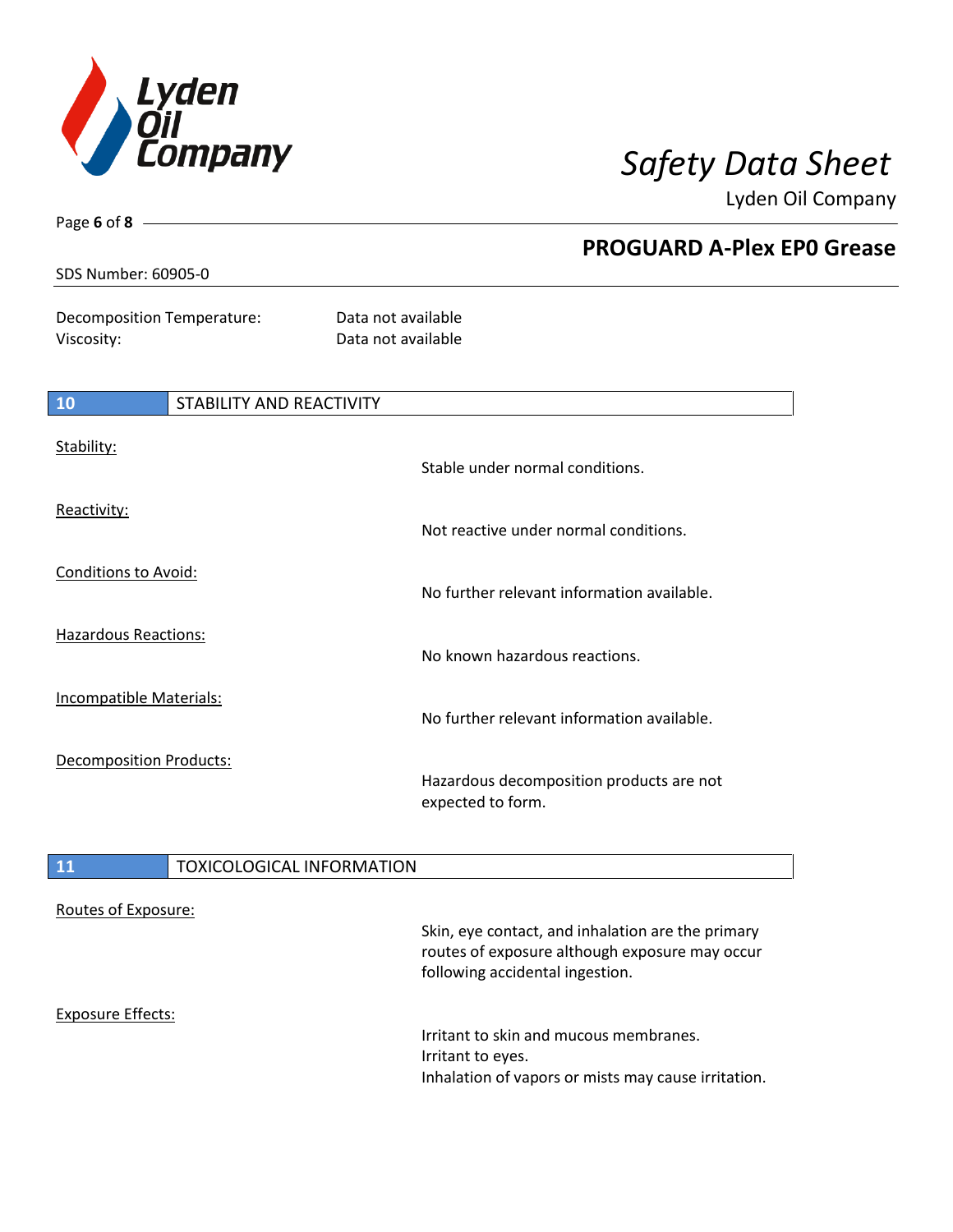

**PROGUARD A-Plex EP0 Grease**

Lyden Oil Company

SDS Number: 60905-0

Page **7** of **8**

Measures of Toxicity:

Acute Toxicity Estimates:

Oral LD50: 12359 mg/kg Dermal LD50: 6920 mg/kg (rabbit) Inhalative LC50: 81.7 mg/l (4 hours) (rat)

Carcinogenic/Mutagenic Precautions:

Asphaltic resin: Carcinogenic category 2B (IARC).

| -12 | ECOLOGICAL INFORMATION |
|-----|------------------------|
|-----|------------------------|

Ecological Precautions:

Avoid exposing to the environment.

Ecological Effects:

No specific environmental or aquatic data available.

| 13                   | DISPOSAL CONSIDERATIONS |                                                                                             |
|----------------------|-------------------------|---------------------------------------------------------------------------------------------|
| Disposal Methods:    |                         | Dispose of waste material in accordance with all<br>local, state, and federal requirements. |
| Disposal Containers: |                         |                                                                                             |

Use properly approved container for disposal.

Special Precautions:

Do not flush to surface waters or drains.

- **14** TRANSPORT INFORMATION
- UN Number: Data not available UN Shipping Name: Data not available Transport Hazard Class: Data not available Packing Group: Data not available